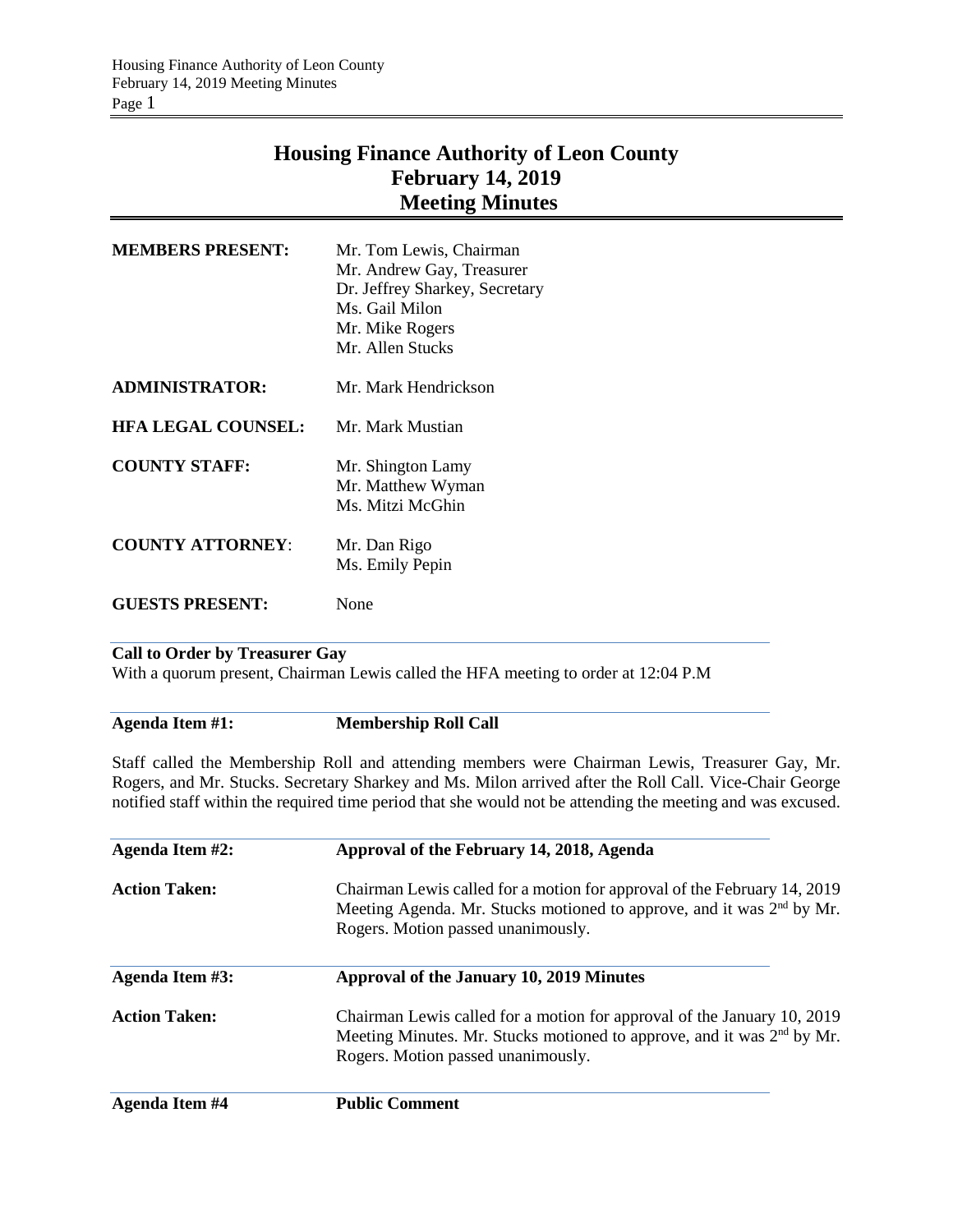There was no public comment.

| <b>Action Taken:</b>       | No action taken                                                                                                                                                                                              |  |  |
|----------------------------|--------------------------------------------------------------------------------------------------------------------------------------------------------------------------------------------------------------|--|--|
| <b>Agenda Items #5A-5D</b> | Financial Reports, Budget, Expenditure Approvals & Audit                                                                                                                                                     |  |  |
|                            | Treasurer Gay presented the Financial Reports, including the January 31 balance sheet, year-to-date<br>expenditures and income, the backup materials, and the proposed expenditure and debit card approvals. |  |  |
| Action Taken: 5A           | Mr. Stucks motioned to accept the December 31, 2018 Financial<br>Statement, and it was $2nd$ by Mr. Rogers. Motion passed unanimously.                                                                       |  |  |
| <b>Action Taken: 5B</b>    | Mr. Stucks motioned to accept the January 31 Income & Expense Report,<br>and it was 2 <sup>nd</sup> by Mr. Rogers. Motion passed unanimously.                                                                |  |  |
| Action Taken: 5C           | Mr. Stucks motioned to approve the proposed Expenditure and Debit Card<br>Approval list, and it was 2 <sup>nd</sup> by Mr. Rogers. Motion passed unanimously.                                                |  |  |
|                            | Mr. Hendrickson reported that the audit was complete, and that it had been delivered to the County.                                                                                                          |  |  |
| Action Taken: 5D           | Mr. Stucks requested that the Management Letter be included in the March<br>Board Packet.                                                                                                                    |  |  |
| Agenda Item #6A:           | <b>Land Parcel Request from County</b>                                                                                                                                                                       |  |  |

Mr. Hendrickson provided the background on the current status of implementation of a process to handle the disposition of properties designated by the County for affordable housing/involving the HFA. He stated that this included both the sale of properties to buyers who would not be building affordable housing (proceeds of sale used for affordable housing programs) and partnerships with non-profits and others wherein the buyer would be building affordable housing.

A discussion followed where various points were raised, including:

- There currently is no policy/process on how proposals from buyers such as Habitat for Humanity or other non-profits would be evaluated to determine whether to enter into a partnership and determine a sales price or if the property should be donated
- The current request for Habitat related to one property on the list would be a learning experience, and could help guide the creations of a more formal policy
- The County was not legally bound to inform non-profits of the list or process (already accomplished when the issue was before the BOCC), but it would be in the public interest to do so
- A process would create a fair situation, minimize the opportunity for criticism of decisions, and would withstand public scrutiny

Action Taken: Secretary Sharkey motioned to approve participation by the HFA with the County in the negotiations with Habitat for Humanity regarding the conveyance of 1340 Connecticut Street, and was 2nd by Ms. Milon. Motion passed 5-1, with Mr. Stucks opposed.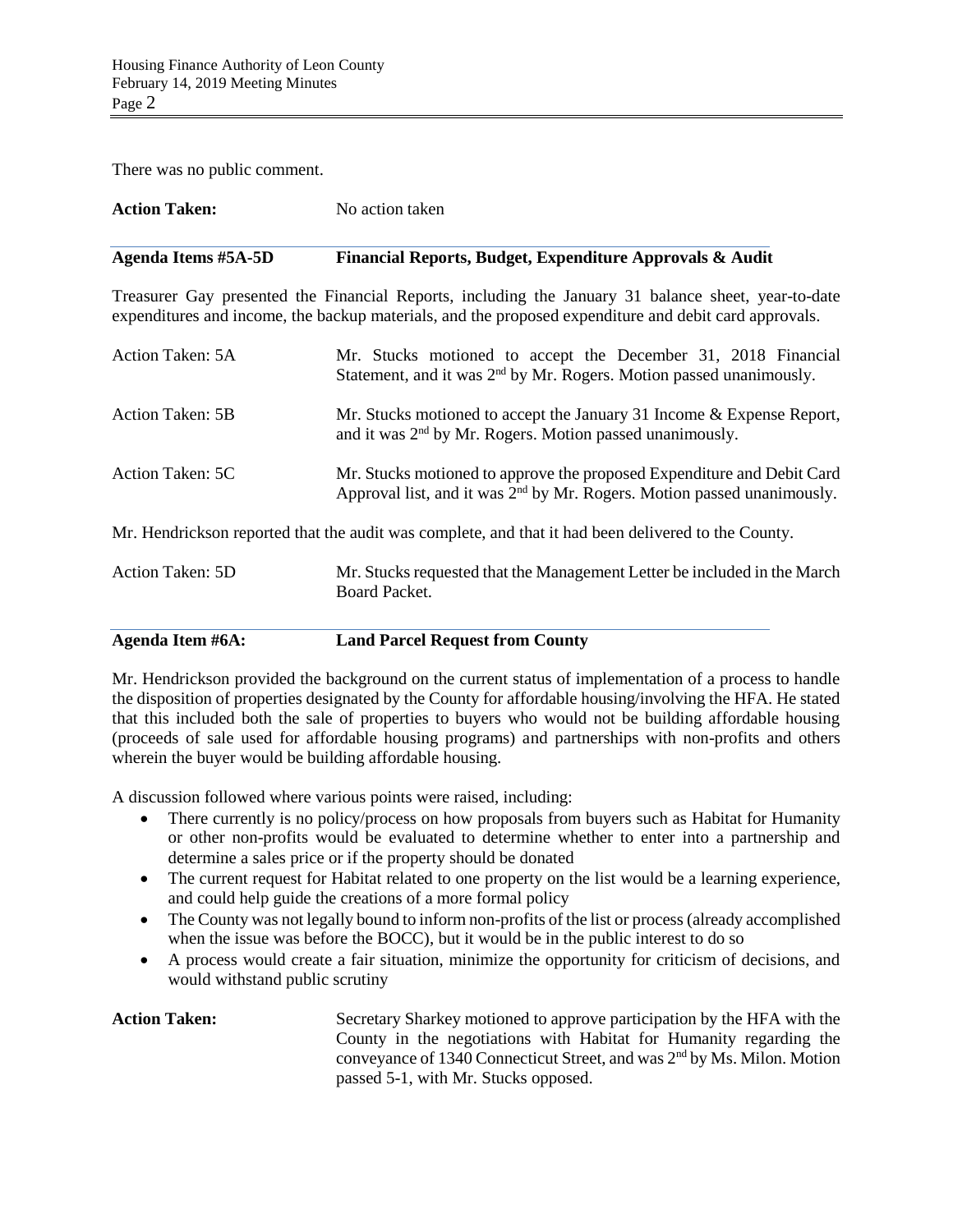| Agenda Item #6B | <b>Community Land Trust Update</b>                                                                                                                                                                                                                                                                                                                                  |  |  |
|-----------------|---------------------------------------------------------------------------------------------------------------------------------------------------------------------------------------------------------------------------------------------------------------------------------------------------------------------------------------------------------------------|--|--|
|                 | The Board directed staff to bring a formal policy back to the Board<br>for consideration.                                                                                                                                                                                                                                                                           |  |  |
|                 | Secretary Sharkey motioned to appoint Mr. Rogers and the HFA's<br>representative in the negotiations with Habitat for Humanity, and to<br>grant Mr. Rogers the authority to make final decisions on the<br>disposition of the property, including price and expenditure of<br>funds, and was $2nd$ by Treasurer Gay. Motion passed 5-1, with Mr.<br>Stucks opposed. |  |  |
|                 | Chairman Lewis asked Mr. Rogers to represent the HFA in the<br>negotiations. Mr. Mustian suggested that a more formal delegation<br>would be preferable.                                                                                                                                                                                                            |  |  |

Mr. Lamy updated the Board on the selection process by the City and County to designate a Community Land Trust. He stated that three proposals had been received, and that the Evaluation Committee would be meeting February 22.

| <b>Action Taken:</b>                              | No Action Required.             |  |
|---------------------------------------------------|---------------------------------|--|
| Agenda Item #7A:                                  | <b>Emergency Repair Program</b> |  |
| Mr. Hendrickson updated the Board on the program. |                                 |  |
| <b>Action Taken:</b>                              | No Action Required.             |  |
| <b>Agenda Item #7B</b>                            | <b>Real Estate</b>              |  |

Ms. McGhin reported that the Dykes Road property closed in January, with a sales price of \$25,000 and net payment to the HFA of \$24,200 (sales price less cost of appraisal). Mr. Hendrickson noted that the check from the sale was not received until February, and the proceeds would be part of the February 28 Financial Report.

Ms. McGhin presented the initial list of fifteen properties that would be offered for sale through Ketcham Realty. She noted that the list contained both the market value determined by the Leon County Property Appraiser and Broker Opinion of Value from Ketcham Realty. A discussion followed, wherein HFA Board members noted that the broker value was below the LCPA value in every case, often by significant amounts. The Board expressed concern that offering properties at these properties required an explanation from the Broker prior to approval of the offering.

Action Taken: Chairman Lewis designated Mr. Rogers as Chairman of a newly created Real Estate Committee, and asked the Committee to meet with Ms. Ketcham to receive an explanation as to how the Broker Opinion of Value numbers were derived. Mr. Rogers set a tentative meeting date for the Real Estate Committee for Noon, Friday, February 22, subject to availability of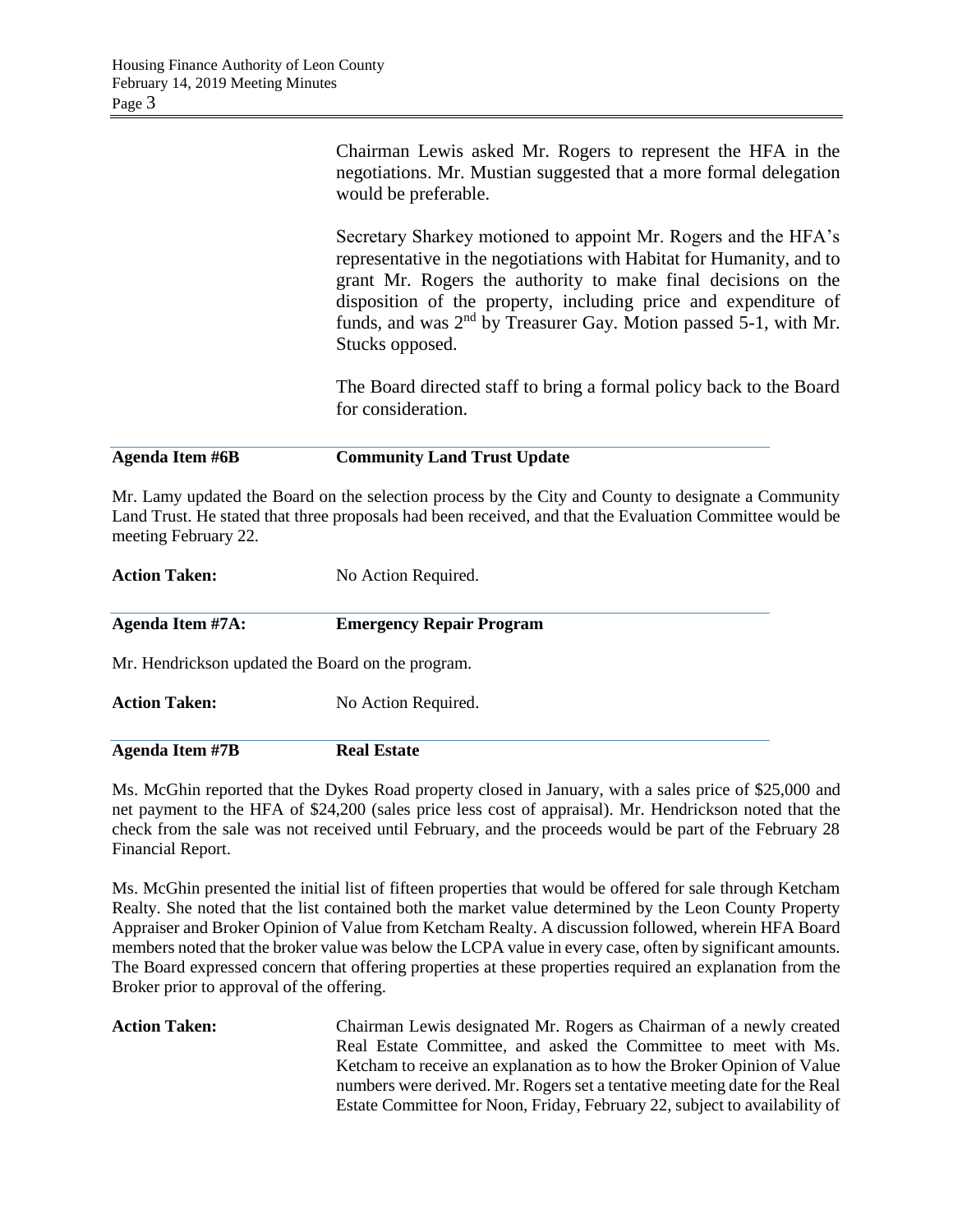Ms. Ketcham. Chairman Lewis invited all Board members to participate as members of the Real Estate Committee.

| <b>Agenda Item #7C</b>     | <b>Legal Update</b>                                                                                                                                                                                                                                   |  |  |  |  |
|----------------------------|-------------------------------------------------------------------------------------------------------------------------------------------------------------------------------------------------------------------------------------------------------|--|--|--|--|
| Mr. Mustian had no update. |                                                                                                                                                                                                                                                       |  |  |  |  |
| <b>Action Taken:</b>       | No Action Required.                                                                                                                                                                                                                                   |  |  |  |  |
| <b>Agenda Item #7D</b>     | <b>To-Do List</b>                                                                                                                                                                                                                                     |  |  |  |  |
|                            | Mr. Hendrickson reported that the to-do list was in the Board Packet                                                                                                                                                                                  |  |  |  |  |
| <b>Action Taken:</b>       | No Action Required                                                                                                                                                                                                                                    |  |  |  |  |
| <b>Agenda Item #7E:</b>    | <b>State Legislative Update</b>                                                                                                                                                                                                                       |  |  |  |  |
|                            | Mr. Hendrickson updated the Board on the upcoming 2019 Legislative Session, noting that Governor<br>DeSantis had recommended full funding for housing.                                                                                                |  |  |  |  |
| <b>Action Taken:</b>       | No action taken.                                                                                                                                                                                                                                      |  |  |  |  |
| <b>Agenda Item #8A:</b>    | <b>New Business: Land Disposition Policy</b>                                                                                                                                                                                                          |  |  |  |  |
| Board consideration.       | Mr. Stucks requested that the proposed Land Disposition Policy be brought to the March HFA meeting for                                                                                                                                                |  |  |  |  |
| <b>Action Taken:</b>       | Mr. Lewis instructed staff to bring the proposed policy to the March meeting.                                                                                                                                                                         |  |  |  |  |
| <b>Agenda Item #8B:</b>    | <b>2019 HFA Travel Approvals</b>                                                                                                                                                                                                                      |  |  |  |  |
| 2019.                      | Mr. Hendrickson stated that the HFA needed to authorize any travel by Board members to conferences in                                                                                                                                                 |  |  |  |  |
| <b>Action Taken:</b>       | Mr. Stucks motioned that the Board authorize travel by one Board member to the<br>2019 NALHFA Conference and authorize travel by all Board members to the 2019<br>FLALHFA Conference and was 2 <sup>nd</sup> by Ms. Milon. Motion passed unanimously. |  |  |  |  |
| Agenda Item #9:            | <b>Adjournment</b>                                                                                                                                                                                                                                    |  |  |  |  |
| 1:12 P.M.                  | On a motion by Mr. Stucks, 2 <sup>nd</sup> by Ms. Milon, the Board voted unanimously to adjourn the meeting at                                                                                                                                        |  |  |  |  |